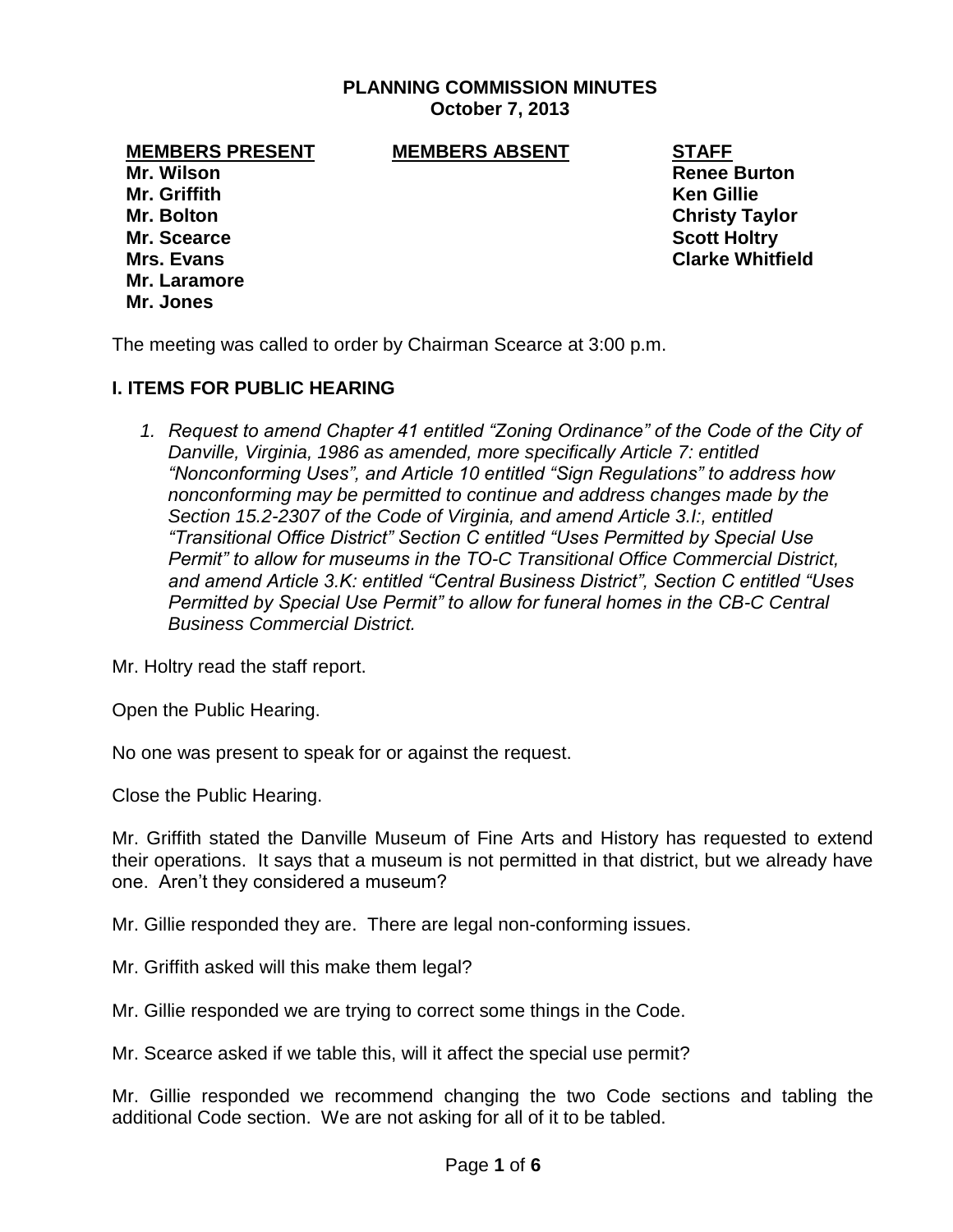Mr. Wilson asked what are the two?

Mr. Gillie responded we are asking to change the section to allow for the funeral home portion and the museum portion. We are not recommending the Code change to 15.223.07 at this time. We would like to have those held over for further study. We had the work session a few months ago. That is still causing some issues depending on how we go with it and we are not comfortable with the wording at this time.

Mr. Wilson asked but you are comfortable with these two?

Mr. Gillie responded yes.

**Mr. Griffith made a motion to recommend approval of Article 3.K to allow a funeral home in the Central Business Commercial District, Article 3.I transitional office to allow a museum, and to table Article 7 and 10 regarding changes to 15.223.07. Mr. Laramore seconded the motion. The motion was approved by a 7-0 vote.**

*2. Special Use Permit Application PLSUP20130000308, filed by Cara Burton on behalf of D.M.F.A H. requesting a Special Use Permit to operate a museum in accordance with Article 3.I: Section C, Item 23 of the Code of the City of Danville, Virginia, 1986, as amended, at 126 Sutherlin Ave., otherwise known as Grid 1720, Block 008, Parcel 000001 of the City of Danville, Virginia, Zoning District Map. The applicant is proposing to use this location for a museum annex.*

Mrs. Burton read the staff report. Forty-two notices were sent to surrounding property owners within 300 feet of the subject property. Fourteen respondents were not opposed, one respondent was opposed.

Open the Public Hearing.

No one was present to speak for or against the request.

Close the Public Hearing.

## **Mr. Wilson made a motion to recommend approval of Special Use Permit PLSUP20130000308 as submitted. Mrs. Evans seconded the motion. The motion was approved by a 7-0 vote.**

*3. Special Use Permit Application PLSUP20130000306, filed by Dwight O. Steele, Sr. requesting a Special Use Permit to operate a funeral home in accordance with Article 3.K: Section C, Item 29 of the Code of the City of Danville, Virginia, 1986, as amended, at 657 High St., otherwise known as Grid 1716, Block 007, Parcel 000008 of the City of Danville, Virginia, Zoning District Map. The applicant is proposing to open a funeral home at this location.*

Mr. Holtry read the staff report. Seventeen notices were sent to surrounding property owners within 300 feet of the subject property. Six respondents were not opposed, one respondent was opposed.

Open the Public Hearing.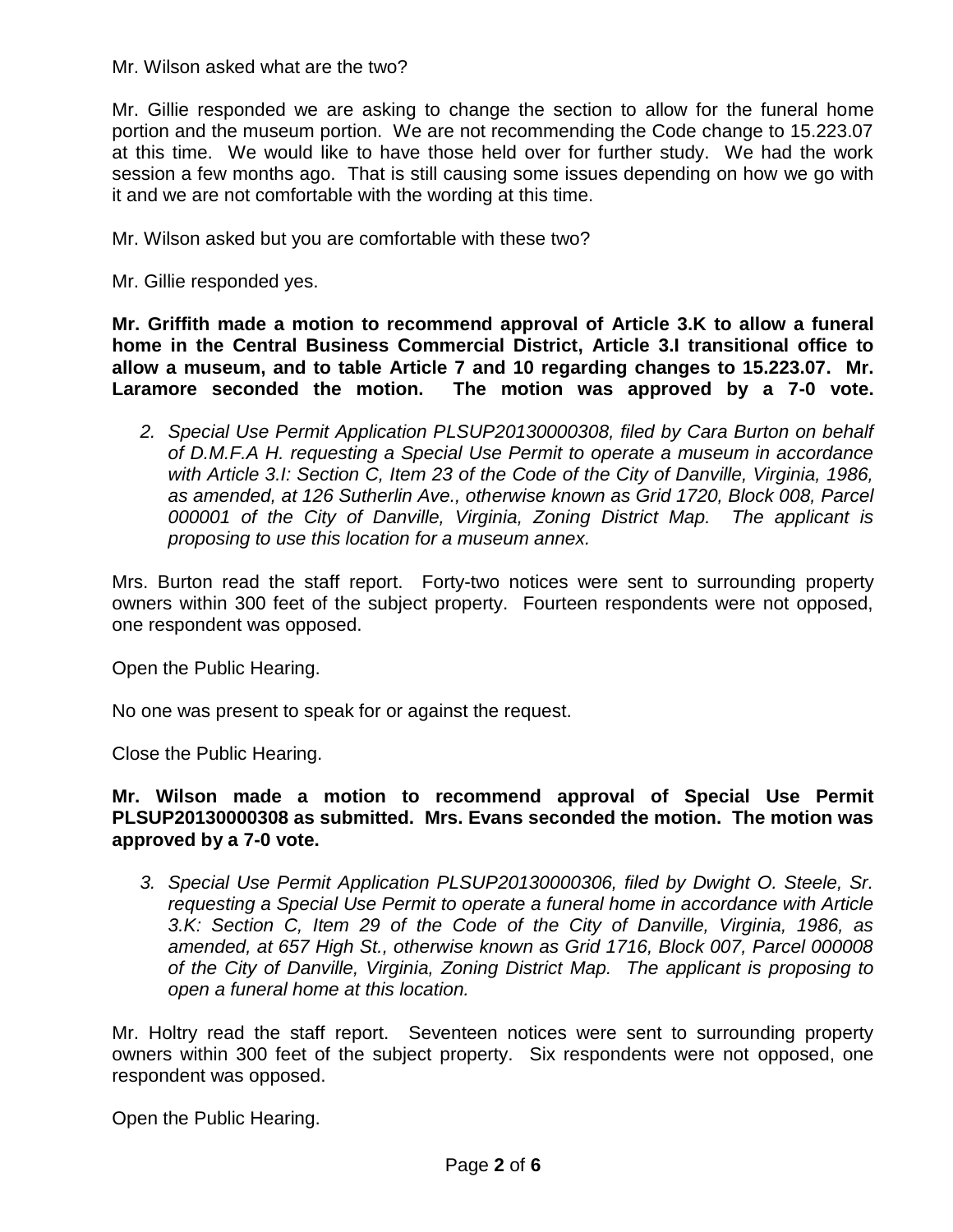No one wished to speak for or against the item.

Close the Public Hearing.

Mr. Griffith asked is there adequate parking at this location?

Mr. Holtry responded parking is not required in the Central Business District.

Mr. Gillie stated there is on-street parking around the area. We can't count that toward the total. There is also the old Community Market lot within walking distance not counting other surface parking. The City just did a parking study for the whole downtown area. This area wasn't deemed to be lacking based on that study. They don't have to provide it.

Mr. Bolton asked if this is approved and he wanted to start doing funerals and the embalming there, could he?

Mr. Gillie responded he could. There is not a condition that says it is not permitted. They are just not proposing to do it at this time. Staff wouldn't be opposed to them doing it in the facility. We are just giving you the information that is provided to us.

Mrs. Evans asked has he agreed to a plan of action?

Mr. Holtry responded he did agree to present a plan of action to us. We have not received it yet.

Mr. Jones asked what needed to be done to comply with the City Code?

Mr. Holtry responded that was listed. They were going to present us with a plan of action of all the things that they were going to fix. It was going to be presented to the Inspections Division and they would approve or disapprove it.

Mr. Jones stated he has not been given a list of what needed to be done.

Mr. Holtry stated no.

Mr. Wilson asked what is the definition of funeral arrangements? I am not sure what *arrangements* actually means.

Mr. Holtry responded from speaking with the applicant, I think they were planning on setting up the funeral services to be able to view them there and have the funeral elsewhere at a church location.

Mr. Wilson stated most funeral homes have a chapel or an area that funerals can take place. Will there be such a place within this?

Mr. Holtry responded they are not going to have a chapel at this location. They are going to have the viewings and the service will be held at a church or separate location.

Mr. Gillie stated they could do it at this facility. We are not placing a condition that will restrict them from doing that. That is just the proposal they have given us right now. Depending on what their plan of action for the building is, that would be a determining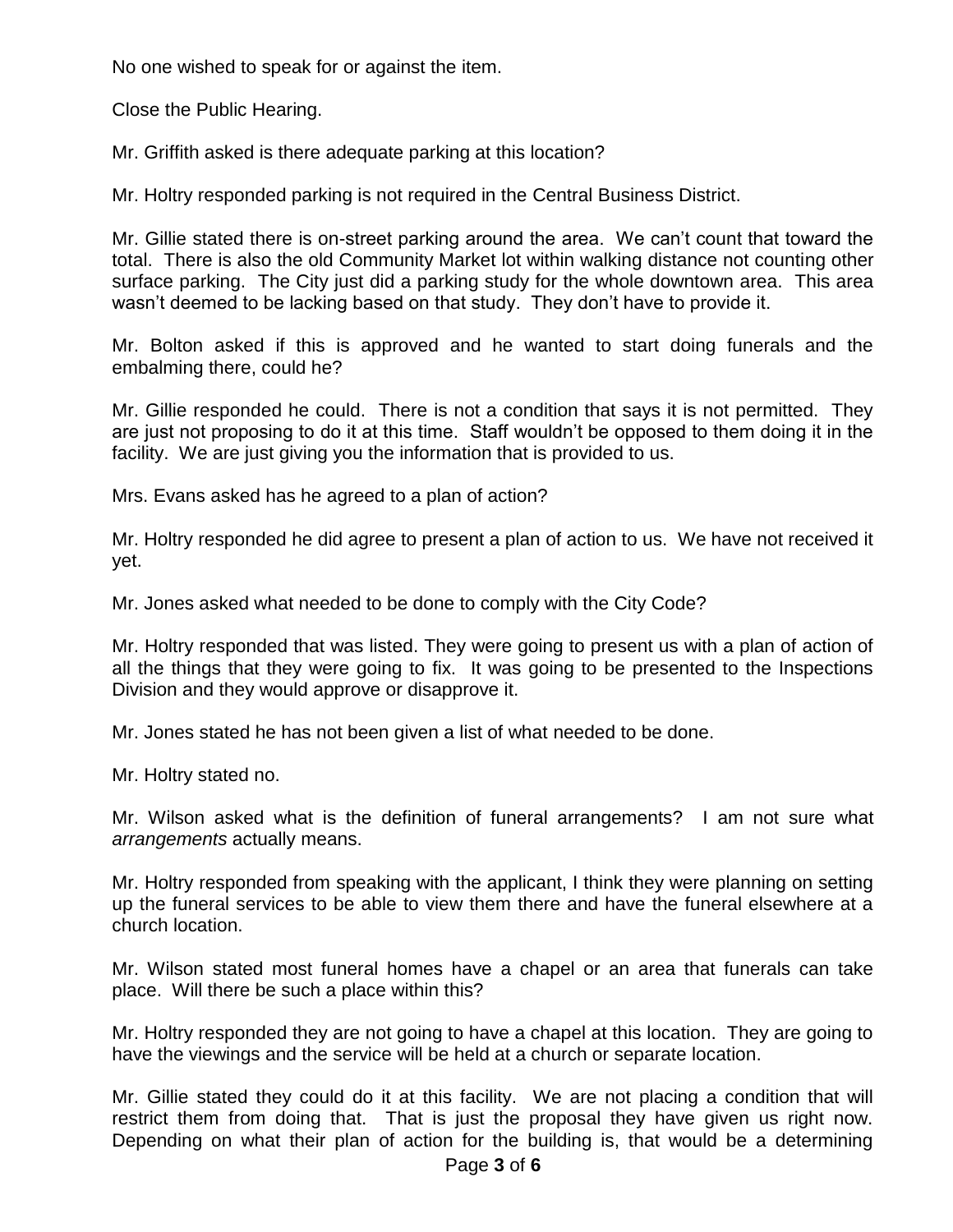factor. The building officials would determine what uses would be allowed in that structure. From staff's perspective, having a chapel is part in parcel of having a funeral home. We wouldn't have an issue with it. That is based on their proposal not anything that we are recommending to them.

Mr. Wilson asked if we approve this, we will not see any design of this structure. Will that just go through Inspections? We won't see the impact on the neighborhood.

Mr. Gillie responded this body won't see it. I believe it is part of the River District, so if they do any modifications to the exterior of the building requiring review, it would go to the River District Design Commission. The internal changes wouldn't come back to this body. They would be regulated through the Building Code and Fire Code. All they are asking from us is first off, can we change the Code to allow a funeral home and second, can they operate that there.

Present on behalf of the request was Mr. Dwight O. Steele, Sr.

Mr. Wilson asked what do you mean by funeral arrangements?

Mr. Steele stated thank you for the opportunity to come today. Funeral arrangements are when a family would like come in set the time and date for the funeral, select a casket, and the viewing and visitation would be held at that location. No embalming will be done there. All that will be done at our Roanoke office.

Mr. Wilson asked but in the future it could be, right? Do you plan external renovations?

Mr. Steele responded yes. We are going to submit it to the zoning people. I have hired Moore Architecture out of Lynchburg. We are going to completely redo the building.

Mr. Wilson stated I believe that will be overseen by the River District requirements.

Mr. Steele stated whatever they require, we will conform.

Mr. Jones asked should we include in our recommendation that they should comply or either compliance must be approved?

Mr. Gillie responded no. It has to be for them to operate at that facility. We didn't feel that was necessary to place an additional condition on it. The plan of action needs to be provided. We want to make sure that we get that plan of action. That is why we have the condition. In order for them to do any modifications to the facility and get the Certificate of Occupancy, they will need to comply with the Code.

**Mr. Bolton made a motion to recommend approval of Special Use Permit Application PLSUP20130000306 with conditions per staff. Mr. Jones seconded the motion. The motion was approved by a 7-0 vote.**

*4. Special Use Permit Application PLSUP20130000310, filed by Kirby Wright requesting a Special Use Permit to operate an adult day care facility in accordance with Article 3.M: Section C, Item 6 of the Code of the City of Danville, Virginia, 1986, as amended, at 2623 N. Main Street, otherwise known as Grid 2810, Block 007, Parcel 000007 of the City of Danville, Virginia, Zoning District Map. The applicant is*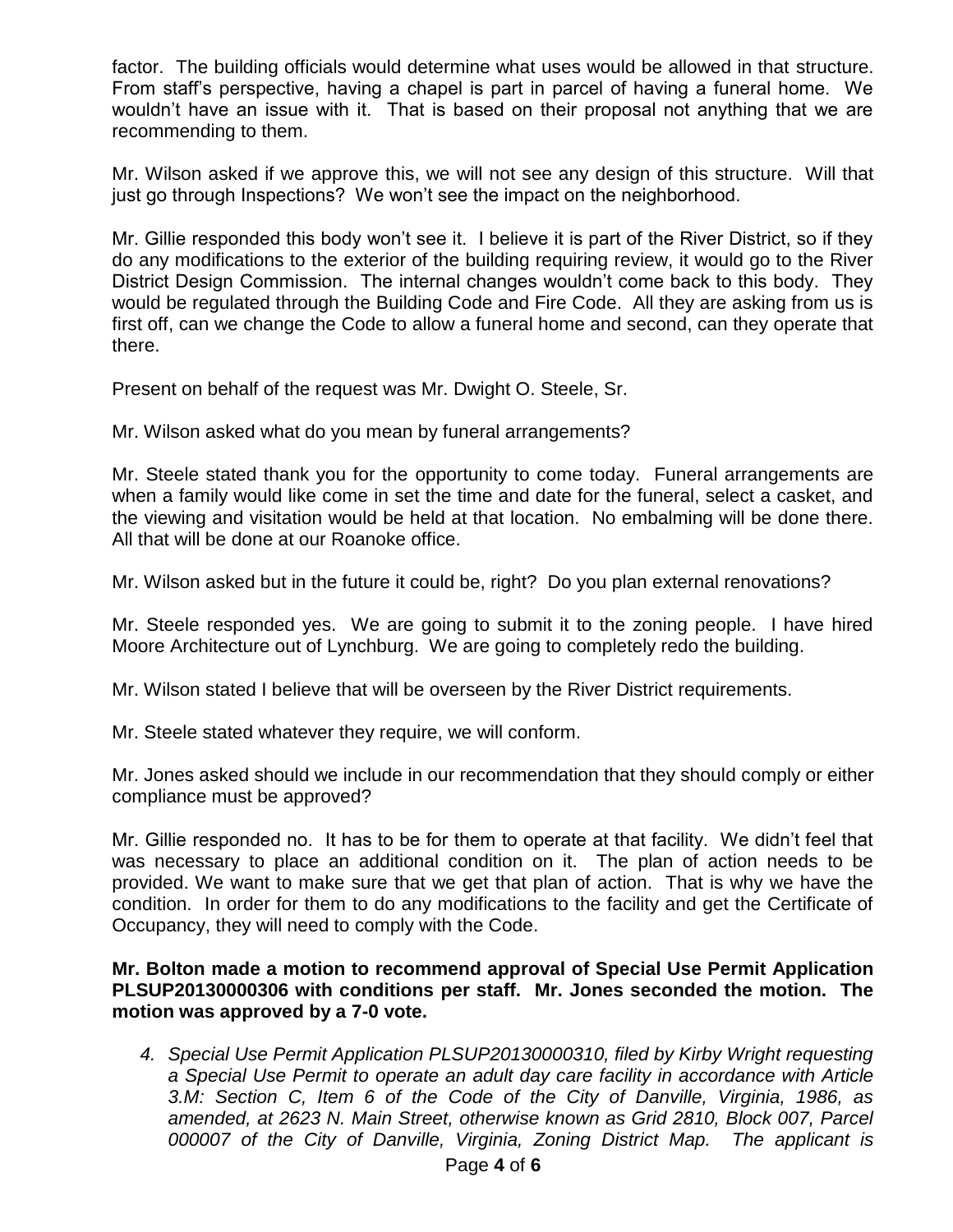*proposing to amend the conditions approved by Ordinance 2012-04.04 to allow for more than a maximum occupancy of 30.*

Mr. Holtry read the staff report. Sixteen notices were sent to surrounding property owners within 300 feet of the subject property. Seven respondents were not opposed, one respondent was opposed.

Open the Public Hearing.

No one chose to speak for or against the item.

Close the Public Hearing.

Mrs. Evans asked is unit A still going to have occupants?

Mr. Holtry responded that is correct.

Mrs. Evans stated the adult daycare operations will be in unit A and in unit B with offices in between.

Mr. Holtry stated correct.

Mr. Wilson stated no commercial transportation vehicles are to be stored on site. What is a commercial transportation vehicle?

Mr. Gillie responded vans or buses. They should be on the adjacent site. They are not supposed to be stored on this site.

Mr. Wilson asked are they all together?

Mr. Gillie responded you have one building that sits up a little higher than what the other building does. The buses are supposed to be stored at the building that is lower, kind of at the corner of North Main Street and Franklin Turnpike.

Mr. Jones asked does Mr. Wright have any problems with these conditions?

Mr. Gillie responded he just shook his head so I don't believe so.

Mrs. Evans asked are you anticipating any operations on Sundays?

Present on behalf of the request Mr. Kirby Wright. Mr. Wright responded there will be no operations on Sundays. They will be Monday through Friday. The only person there on Saturday is me.

Mr. Griffith asked how many other facilities like this do you have?

Mr. Wright responded we have two group homes down North Main Street. We also have a school on Parker Road west.